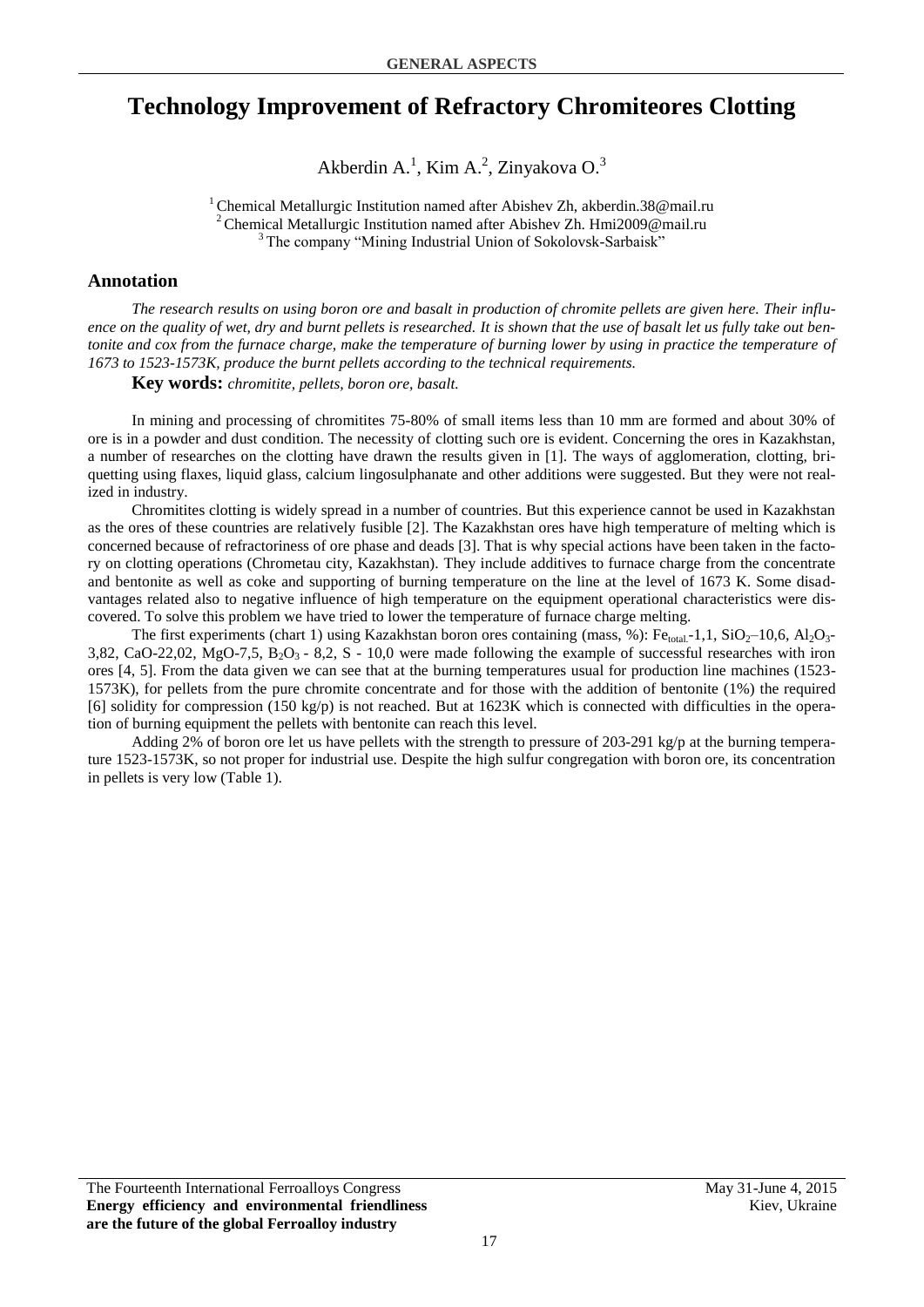| Furnace charge structure, % |         |                  |         | Raw pellets |      |             |             | <b>Burnt</b> pellets      |      |                   |            |
|-----------------------------|---------|------------------|---------|-------------|------|-------------|-------------|---------------------------|------|-------------------|------------|
| Chro-                       | Ben-    | B <sub>o</sub> - | Burnt.  |             |      |             |             |                           |      |                   |            |
| mite                        | tonite  | ron              | cole-   | W,          | R,   |             |             |                           | R,   |                   |            |
| con-                        |         | ore              | manitte | $\%$        |      | n,<br>times | $R_{brunt}$ | $T_{\text{encaus.}}$<br>К |      | $Cr2O3$ ,<br>$\%$ | S,<br>$\%$ |
| centra-                     |         |                  |         |             | kg/p |             | kg/p        |                           | kg/p |                   |            |
| tion                        |         |                  |         |             |      |             |             |                           |      |                   |            |
| 100                         |         |                  |         | 11.0        | 1.18 | $>20$       | 3.59        | 1273                      | 16   | 50.3              | 0.015      |
|                             |         |                  |         |             |      |             |             | 1373                      | 20   | 50.2              | 0.005      |
|                             |         |                  |         |             |      |             |             | 1423                      | 39   | 50.2              | < 0.001    |
|                             |         |                  |         |             |      |             |             | 1473                      | 45   | 50.1              | 0.004      |
|                             |         |                  |         |             |      |             |             | 1523                      | 61   | 50.3              | 0.002      |
|                             |         |                  |         |             |      |             |             | 1573                      | 69   | 50.6              | < 0.001    |
|                             |         |                  |         |             |      |             |             | 1623                      | 139  | 50.6              | < 0.001    |
| 99.0                        | $1.0\,$ |                  |         | 12.3        | 1.02 | $>20$       | 5.0         | 1273                      | 31   |                   |            |
|                             |         |                  |         |             |      |             |             | 1373                      | 50   |                   |            |
|                             |         |                  |         |             |      |             |             | 1423                      | 54   |                   |            |
|                             |         |                  |         |             |      |             |             | 1473                      | 99   |                   |            |
|                             |         |                  |         |             |      |             |             | 1523                      | 104  |                   |            |
|                             |         |                  |         |             |      |             |             | 1573                      | 134  |                   |            |
|                             |         |                  |         |             |      |             |             | 1623                      | 223  |                   |            |
| 98.0                        |         | 2.0              |         | 11.1        | 1.21 | $>20$       | 5.0         | 1273                      | 33   | 49.2              | 0.110      |
|                             |         |                  |         |             |      |             |             | 1373                      | 65   | 49.8              | 0.015      |
|                             |         |                  |         |             |      |             |             | 1423                      | 84   | 50.7              | 0.002      |
|                             |         |                  |         |             |      |             |             | 1473                      | 133  | 50.4              | < 0.001    |
|                             |         |                  |         |             |      |             |             | 1523                      | 203  | 50.3              | < 0.001    |
|                             |         |                  |         |             |      |             |             | 1573                      | 291  | 50.1              | < 0.001    |
|                             |         |                  |         |             |      |             |             | 1623                      | 374  | 49.9              | < 0.001    |
| 99.5                        |         |                  | 0.5     | 11.0        | 1.23 | $>20$       | 3.2         | 1523                      | 155  |                   | < 0.001    |
|                             |         |                  |         |             |      |             |             | 1573                      | 271  |                   | < 0.001    |

**Table 1.** Quality of raw and burnt chromite pellets

Realization of this technology and those analogous for iron ore with the use of Kazakhstan boron ore is possible at the condition of emissive sulfur utilization by the schemes given. But there are high-quality Turkish boron raw materials available in the market. The best results (chart 1) of four researched types were reached at the use of annealed (eliminated hydrate moisture) colemanite (mass, %):  $SiO_2 - 3.67$ , CaO – 33.64, MgO - 2.75, B<sub>2</sub>O<sub>3</sub> – 55.46, S - 0.25. At the burning temperature of 1523-1573K and only 0,5% of colemanite in the charge we can get the pellets of high strength (155-271 kg/p). It should be noticed that on the base of industrial experiments data the presence of boron in the charge let us improve technical and economical indexes of chromite ferroalloy burning [7,8].

Not to further complicate the process, to avoid ecological problems and to get more available raw materials it was decided to make the flux of necessary content and characteristics for the deads of chromite ores oxides. The analysis of the four-component system diagram CaO-SiO<sub>2</sub>-Al<sub>2</sub>O<sub>3</sub>-MgO has shown that it can be done at the low temperature eutectic (CaO – 13-20%, SiO<sub>2</sub> – 55-60%, Al<sub>2</sub>O<sub>3</sub> 15-20%, MgO – 10-12%) with the melting temperature of 1473-1573 [9]. Basalts are the closest to these structures of all the natural materials. Chemical analysis of two basalts on the main components (mass, %) is given below:

| No.            | SiO <sub>2</sub> | $Al_2O_3$ | CaO   | MgO  | Fe <sub>total</sub> | T <sub>smel. end.</sub> K |
|----------------|------------------|-----------|-------|------|---------------------|---------------------------|
| $\overline{1}$ | 47.4             | 16.2      | 9.45  | 8.1  | 10.4                | 1700                      |
| 2              | 52.5             | 13.99     | 11.85 | 5.29 | 8.7                 | 1713                      |

The first of them is Novosibirsk (Russia), the second is from Kazakhstan, Dubersay of Aktyubinsk region (Chrometau) where it is mined, fractionated and delivered to construction industry enterprises. We can see that to get better fusible condition both basalts require the extension of manganese oxide content in it. The one from Novosibirsk requires less and Duserbay more of it.

Using the electrical vibration viscometer we have found the melt viscosity of these materials and with its help we have found the temperature of melting to understand the possibility of its use as fusible additive at pellets production.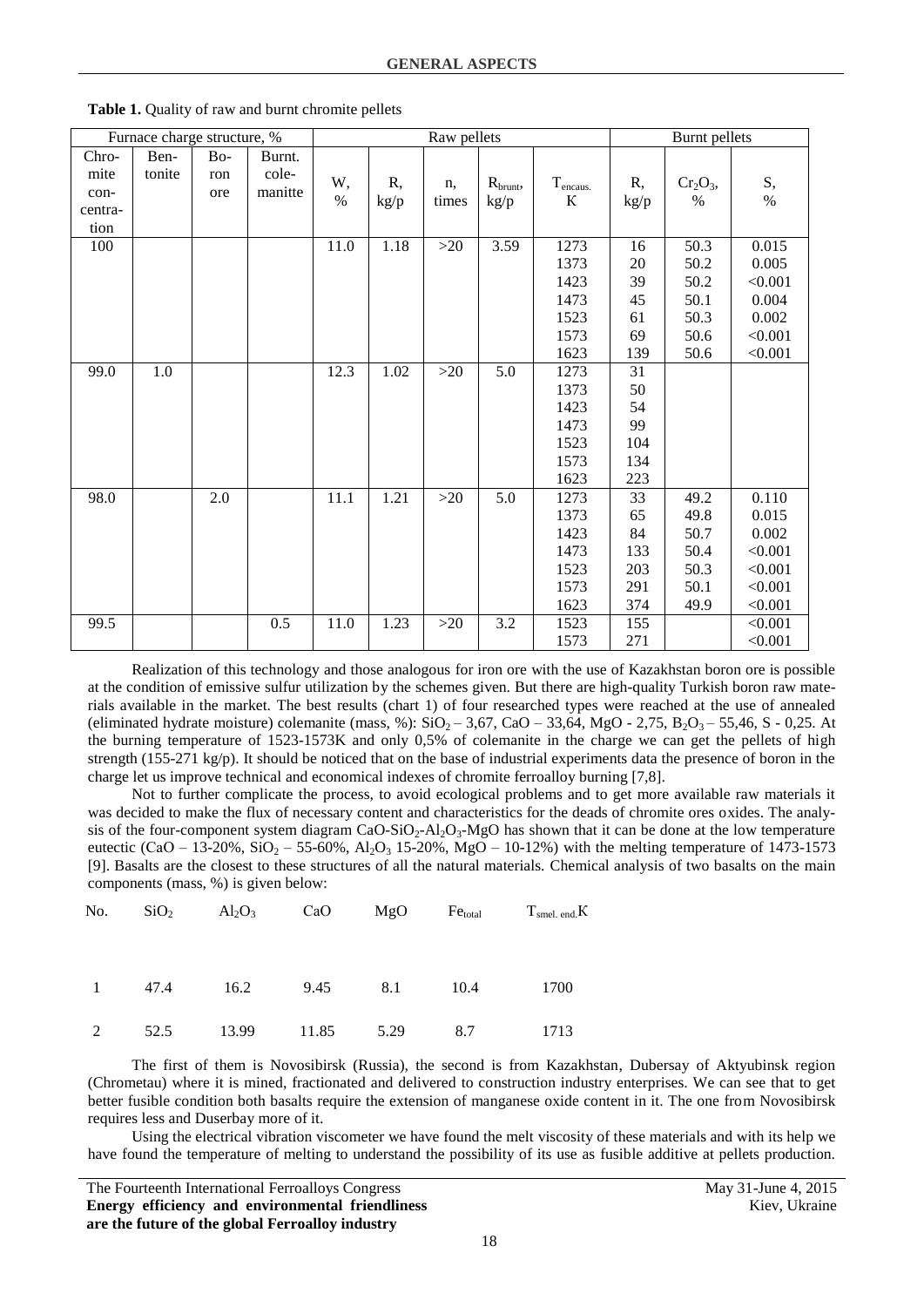We have studied the influence of MgO additives on these features. The viscosity characteristics are given in the figure below.

We can see that basalts are refractory and have the high viscosity even at high temperatures. That is why we cannot think about getting the liquid melt in pellets at usual burning temperatures (1523-1573K). But it is changed by addition of manganese oxide to it (dolomite). The burning temperature of Novosibirsk basalt falls from 1700 to 1603 and 1573K by adding of 10% and 20% dolomite to it. Observing its chemical content, the addition of dolomite in Dubersay basalt was discovered at a level of 28%. Its temperature of burning got lower from 1713 to 1553K. At temperatures given the basalt melts with dolomite viscosity is not higher than 3 Pa/sec. Both these factors contribute to lower the burning temperature and accelerate the charge assimilation.

Thus, combining flux with basalt dolomite we can see the effective addition to improve the chromite pellets burning. But the addition to charge of two extra fluxes can be negative for the chrome content in pellets and complicate the raw materials weight burdening.



Fig. 1. Viscosity temperature dependence on basalt melts with different dolomite content a)  $1 -$ basalt,  $2 - 10%$  - dolomite,  $3 - 20%$  dolomite b)  $1 -$ basalt,  $2 - 28%$  dolomite.

That is why we have decided for the future to take out bentonite and coke from the furnace charge and as a source of MgO to try using manganese oxide of cement breed of the chromite ore (Table 2) instead of dolomite. It is

The Fourteenth International Ferroalloys Congress May 31-June 4, 2015 **Energy efficiency and environmental friendliness are the future of the global Ferroalloy industry**

Kiev, Ukraine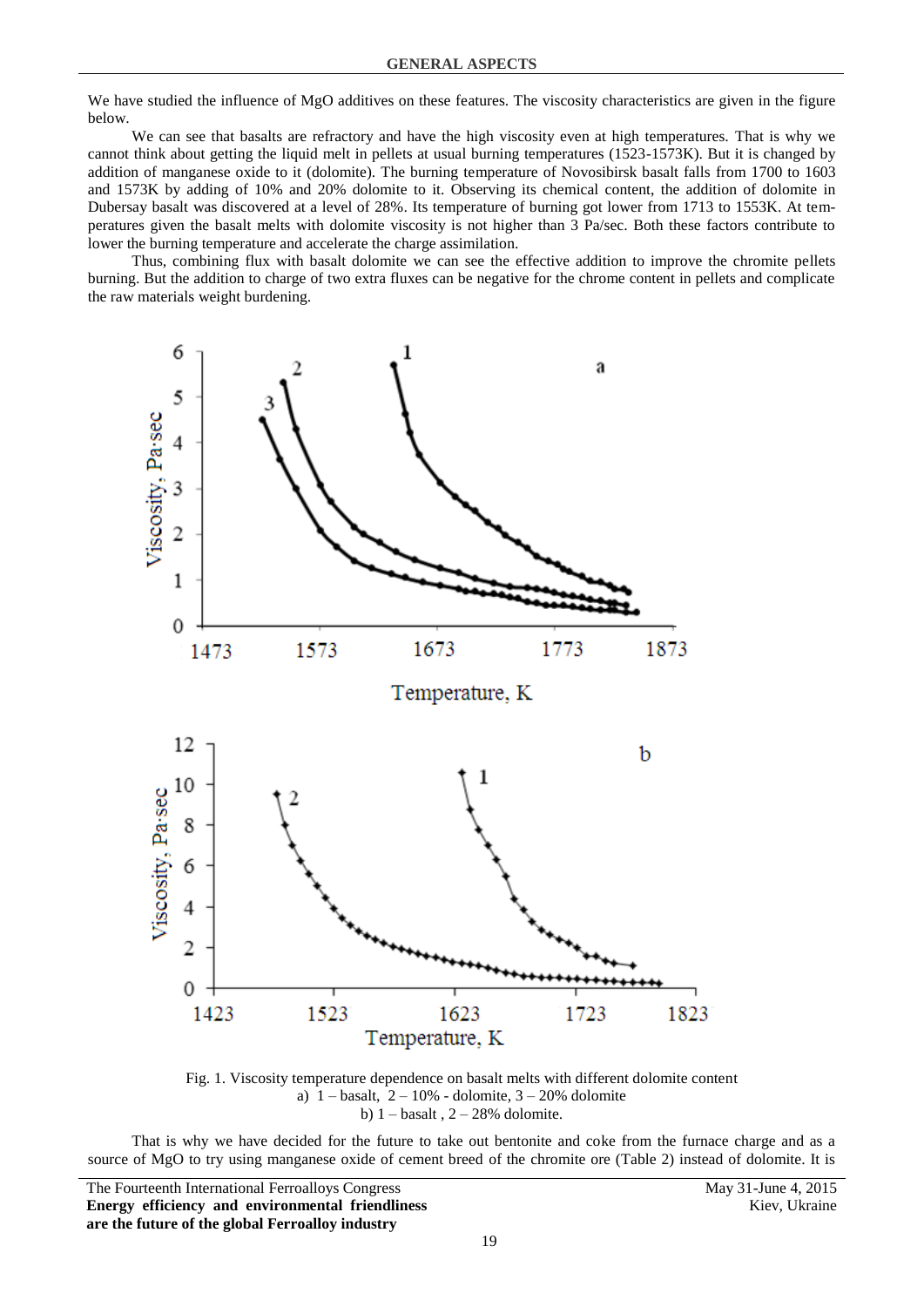contained there in the structure of serpentine which is decomposed at water heating (vapour), forsterite and manganese silicate and not in a free condition (as in basalts).

| Deposit                             | Components names | Components content, % mass |       |                                |           |      |                          |                  |  |
|-------------------------------------|------------------|----------------------------|-------|--------------------------------|-----------|------|--------------------------|------------------|--|
|                                     | of chromite ore  | $Cr_2O_3$                  | MgO   | Fe <sub>2</sub> O <sub>3</sub> | $Al_2O_3$ | FeO  | SiO <sub>2</sub>         | MgO<br>$Al_2O_3$ |  |
|                                     |                  | 61.90                      | 14.70 | 14.20                          | 8.60      | 0.50 | $\overline{\phantom{a}}$ | 1.71             |  |
|                                     |                  | 61.20                      | 13.70 | 13.70                          | 8.10      | 0.40 | $\overline{\phantom{a}}$ | 1.69             |  |
| "40 years<br>of Ka-<br>zakh<br>SSR" | chromshpinelids  | 61.40                      | 13.70 | 14.00                          | 8.10      | 0.70 | $\qquad \qquad -$        | 1.69             |  |
|                                     |                  | 61.20                      | 14.20 | 13.90                          | 8.25      | 0.50 | -                        | 1.72             |  |
|                                     |                  |                            | 36.00 | 4.30                           | 2.20      |      | 37.00                    | 16.40            |  |
|                                     | cement ores      |                            | 37.80 | 5.30                           | 0.50      |      | 37.30                    | 75.60            |  |
|                                     |                  |                            | 36.10 | 3.80                           |           |      | 37.10                    |                  |  |
|                                     |                  |                            | 38.50 | 4.60                           | 1.80      |      | 37.40                    | 21.38            |  |
|                                     |                  |                            |       |                                |           |      |                          |                  |  |

**Table 2.** Minerals chemical structure of chromite ores

We have checked these data by making experiments on the pellets production. Chromite concentrate contained  $(mass, %): 51, 9Cr_2O_3, 5, 81SiO_2, 7, 76Al_2O_3, 0, 13CaO, 19, 4MgO, 9, 72Fe<sub>gen</sub>, Its size on the class minus 0,071 mm is$ 79.5%. Specific surface area is 1621 sm<sup>2</sup>/g. Furnace charge clotting were done in the laboratory drum grainer with the diameter of 600 mm, length of 200 mm; drum speed rotation was 27 turns per minute (equivalent speed rotation of industrial drum with the diameter of 2,8 m is 12 turns per minute).

The pellets were burnt with one layer in the laboratory tube electric furnace with silicon-carbide heaters. The pellets burning procedure is the heating temperature of  $100^0$  per minute, cooling 70<sup> $0$ </sup> per minute, the temperature in the burning area is 1523 and 1573K, isothermal tenacity 20 minutes. The strength to pressure of burnt pellets was calculated by the tearing machine of P-0,5 type.

The basic charge was the one contained 96.9% of chromite concentrate, 0.6% bentonite and 2,5% coke. The experiment demonstrates the following data. The strength of raw pellets to pressure was 0,54 kg/p, they stand about 2-3 downcasts. The strength of pellets burnt at 1523K was 65 and at 1573 it was 133 kg/p. At this charge the technical requirements (150 kg/p) can be reached at high burning temperatures that was done (1673K) in the working factory.

Three types of experimental charges were researched: with bentonite and two compositions of basalt. The additives efficiency was marked by raw pellets grading, the strength of raw and burnt pellets. The results are given in the Table 3.

| Index                         |               |       | Figures |      |  |  |  |
|-------------------------------|---------------|-------|---------|------|--|--|--|
| Charge content: concentrate   | $\frac{0}{0}$ | 99.4  | 95      | 97.5 |  |  |  |
| <b>Bentonite</b>              |               | 0.6   |         |      |  |  |  |
| <b>Basalt</b>                 |               |       | 5       | 2.5  |  |  |  |
| Raw pellets : moisture        |               | 10.60 | 9.61    | 9.74 |  |  |  |
| Grainy: $+16$ mm              |               | 0.0   | 1.1     | 0.0  |  |  |  |
| $14-16$ mm                    |               | 1.8   | 5.2     | 5.8  |  |  |  |
| 12-14mm                       |               | 61.6  | 61.5    | 64.6 |  |  |  |
| $10-12$ mm                    |               | 30.7  | 21.6    | 25.9 |  |  |  |
| $5-10$ mm                     |               | 5.8   | 3.7     | 3.5  |  |  |  |
| $0-5$ mm                      |               | 0.1   | 6.9     | 0.2  |  |  |  |
| Strength:<br>average          | kg/p          | 0.87  | 1.11    | 1.16 |  |  |  |
| Amount of downcast.ch=300mm   | times         | 68    | 45      | 44   |  |  |  |
| Strength of raw ones: average | kg/p          | 3.51  | 3.08    | 3.89 |  |  |  |
| Strength of burnt:            | kg/p          |       |         |      |  |  |  |
| $T_{\text{burnt}} = 1573K$    |               | 100   | 221     | 246  |  |  |  |
| $T_{\text{burnt}} = 1523K$    |               |       | 196     | 171  |  |  |  |

**Table 3**. The pellets quality

We can see that use of bentonite only in charge as flux does not provide required strength even at the burning temperature of 1573K. That is why in industry coke is added to the charge and increase the temperature to 1673K. There is no need to use bentonite and coke in the charge and hold the temperature at 1673 K while adding basalt to the charge. For example, adding 2,5% basalt to the charge the pellets burn in the charge at the temperature 1523K have the strength to pressure 171kg/p and at 1573 it is 246 kg/p that is higher than technically required for 21 and 96kg/p. Requirements to the strength of raw pellets (not less than  $2 \text{ kg/p}$ ) are higher 1,5-1,9 times (Table 3).

Thus, the suggested technology allowed us:

taking out bentonite and coke of the charge;

The Fourteenth International Ferroalloys Congress May 31-June 4, 2015 **Energy efficiency and environmental friendliness are the future of the global Ferroalloy industry**

Kiev, Ukraine